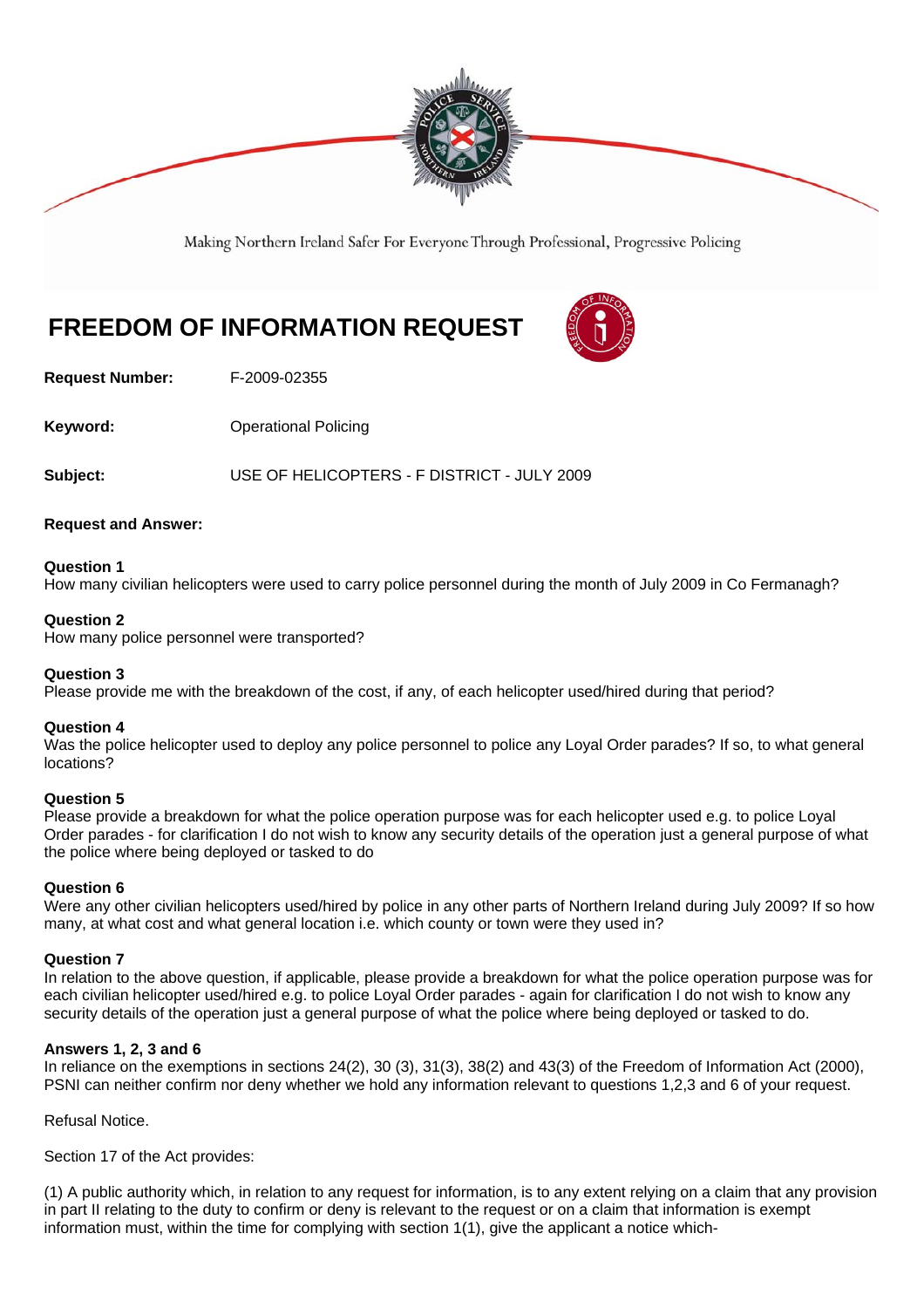(a) States the fact,

(b) Specifies the exemption in question, and

(c) States (if that would not otherwise be apparent) why the exemption applies.

The PSNI can neither confirm nor deny that it holds any information relevant to questions 1,2,3 and 6 of your request as the duty in s1(1)(a) of the Freedom of Information Act 2000 does not apply, by virtue of the following exemptions.

Qualified Exemptions

Section 24 (2) National Security.

Section 31 (3) Law Enforcement

Section 38 (2) Health and Safety

Section 43 (3) Commercial Interests

To the extent that section 24(2), 31(3), 38(2) and 43 (3) applies, it has been determined that in all the circumstances of the case the public interest in maintaining the exclusion of the duty to confirm or deny outweighs the public interest in confirming whether or not the information is held.

# **HARM**

The essence of the work undertaken by the PSNI is to protect both individuals and society as a whole.

The release of information under FOIA must be considered a release of information to the world as a whole. Therefore, simply confirming or not that such information were held could disclose sensitive information.

## Public Interest Test

The public interest test is as follows: -

Considerations Favouring Disclosure

#### Accountability

When information relates directly to the efficiency and effectiveness of the PSNI or its officers it would generally be of benefit to the community to confirm whether information requested is held or not.

#### Public Debate

To confirm whether information requested is held or not could contribute to the quality and accuracy of public debate and encourage the community to be more vigilant and proactive in the fight against crime.

Considerations Favouring Non-Disclosure

Efficient and effective conduct of the service.

In respect of questions 1,2,3 and 6 to confirm or deny whether any information is held or not has the potential to compromise the prevention and detection of crime.

#### Current investigations

It is in the public interest to engage the neither confirm nor deny principles to any information that may be of assistance to anyone involved in criminal activity.

#### Interests of Third Parties

PSNI neither confirm nor deny information when third party interests might be jeopardised if it relates to sensitive commercial information held about business, financial, contractual or operational issues.

# Balancing Test

Having considered the arguments highlighted above it is considered that the balance in the public interest test is one of maintaining the exclusion of the duty to confirm or deny as it outweighs the public interest in disclosing whether PSNI holds the information requested in questions 1,2,3 and 6.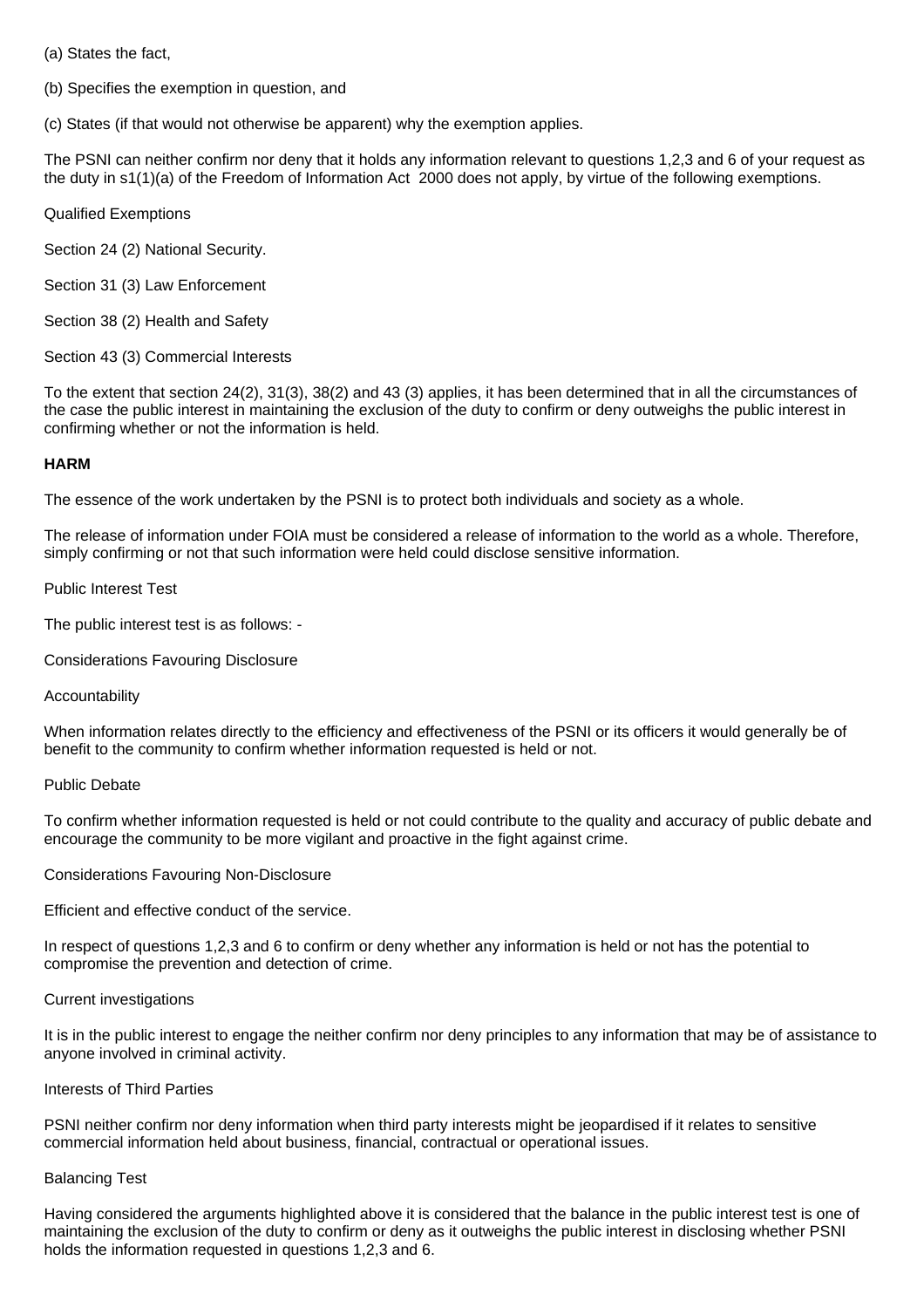## **Answers 4, 5 and 7**

In relation to questions 4, 5 and 7 the decision has been taken not to supply the information you have requested as exemptions apply.

Section 17 of the Freedom of Information Act 2000 requires the Police Service of Northern Ireland, when refusing to provide such information (because the information is exempt) to provide you the applicant with a notice which:

a) states the fact,

b) specifies the exemption in question and

c) states (if not otherwise apparent) why the exemption applies.

The exemptions, as well as the factors the Department considered when deciding where the public interest lies are listed below:

Qualified Exemptions

Section 24 (1) National Security Section 31 (1) (a) (b) (c) Law Enforcement Section 38 (1) (a) (b) Health and Safety

# **HARM**

The essence of the work undertaken by the PSNI is to protect both individuals and society as a whole.

Release of information under FOIA must be considered a release of information to the world as a whole. It could be argued that it would be in the public interest to demonstrate that the PSNI is actively involved in the prevention and detection of terrorist based and criminal activities. Providing evidence of police methodology and accurate information may inform public debate and boost levels of confidence within the community.

However, PSNI consider that damage could be caused to national security if information relating to the use of the PSNI helicopter was released. This could assist terrorist/criminal groups in evaluating the deployment of police resources in any particular area of Northern Ireland.

This may in turn adversely affect the efficiency and effectiveness of the PSNI's helicopter. Public safety is of paramount importance to the PSNI and must always be considered. It is not in the public interest to disclose information that may compromise the PSNI's ability to fulfil its core function of law enforcement.

The release of this type of information would rarely be in the Public Interest and may reduce the PSNI's capability to perform its overall functions under the Police (NI) Act 2000, which states:

"It shall be the general duty of police officers –

to protect life and property;

- to preserve order;
- to prevent the commission of offences;

where an offence has been committed, to take measures to bring the offender to justice."

An example of where harm could occur may best be demonstrated with a fictional scenario. If I made a Freedom of Information request, asking for details of what resources had been deployed by the PSNI to a particular operation i.e. the pursuit of a car containing an armed robbery gang, though a town in Northern Ireland, you and also any potential criminals/terrorists, would have on receipt of the information, an insight into the types of resources PSNI would deploy in a similar situation. This could give the criminal/terrorist fraternity the ability to estimate the level of Police coverage of a similar situation. This could provide them with the ability to gauge the level of resources deployed and plan an alternative means of escape thus avoiding apprehension.

Section 38 of the Freedom of Information Act 2000 also protects and individual's physical health and mental wellbeing whether the harm is real or perceived. Therefore the PSNI feel that by releasing the information you have requested would not be in keeping with the Act.

Public Interest Test

The public interest test relevant is as follows: -

Favouring Disclosure

Accountability